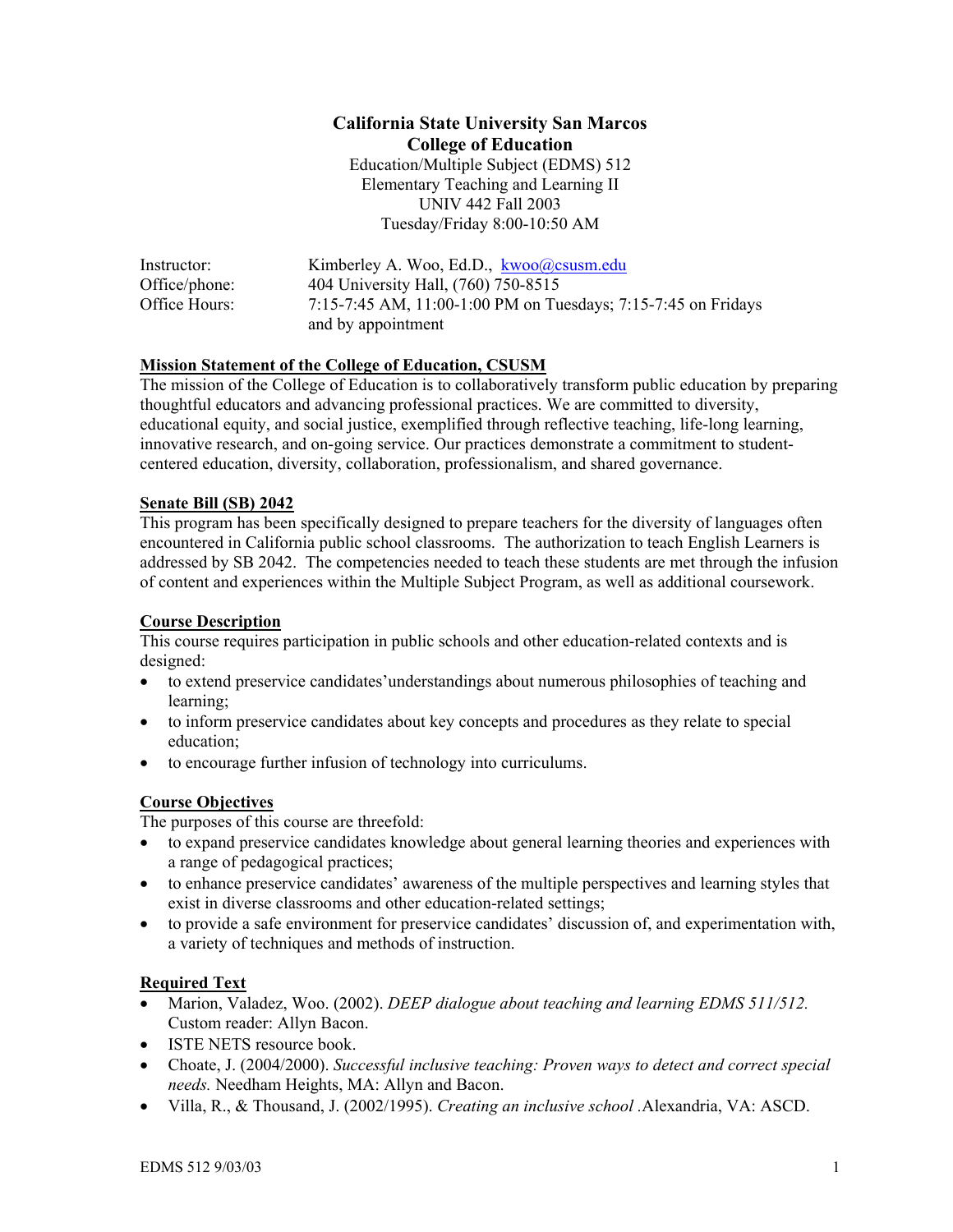# **Accommodation for Disabilities**

Students requiring reasonable accommodations need to contact Disabled Student Services in order to make the necessary arrangements. This organization is located in Craven Hall, room 5025a, and can be reached by telephone at (760) 750-4905 or (760) 750-4909 (TDD users).

#### **Grading Policy**

All students will come prepared to class; readings and homework assignments are listed on the dates on which they are due. Final grades for the course will be calculated according to the following total scores:

| $77-79\% = C +$ | $60-63\% = D$    |
|-----------------|------------------|
| $74 - 76\% = C$ | Below $60\% = F$ |
| $70-73\% = C$   |                  |
| $67-69\% = D+$  |                  |
| $64 - 66\% = D$ |                  |
|                 |                  |

All required work is expected to be on time. One grade level will be deducted for each class meeting for which it is late (e.g., an "A" assignment that is submitted one class session late will be marked down to an A-). Unless prior instructor approval is secured, assignments will not be accepted three class sessions after which they are due. Life and death situations will be handled on a case-by-case basis, as determined by the instructor.

It is expected that students will proofread and edit their assignments prior to submission. Students will ensure that the text is error-free (grammar, spelling), and ideas are logically and concisely presented. Refer to American Psychological Association (APA) manual,  $5<sup>th</sup>$  edition, for guidance. Neglecting to do the above will impact the instructor's ability to read and understand the text; the assignment's grade will be negatively affected as a result of this oversight.

Grading will also include a component of "professional demeanor." Students will conduct themselves in ways that are generally expected of those who are entering the education profession. This includes but is not limited to:

- On-time arrival to all class sessions:
- Advance preparation of readings and timely submission of assignments;
- Respectful participation in all settings (e.g., whole group, small group, in/outside of class);
- Carefully considered, culturally aware approaches to solution-finding.

#### **Plagiarism**

All work submitted for this course should reflect students' efforts. When relying on supporting documents authored by others, it is necessary to cite them clearly and completely. Failure to do so may result in failure of the course.

# **College of Education attendance policy**

Due to the interactive nature of courses in the College, and the value placed on the contributions of every student, students are expected to prepare for, attend, and participate in all classes. For extenuating circumstances contact the instructors **before** class is missed, and make arrangements to make up what was missed. At minimum, a student must attend more than 80% of class time, or s/he may not receive a passing grade for the course. If a student misses two class sessions or is late (or leaves early) for more than three sessions, the highest possible grade earned will be a "C+". **Notification of absences does not allow students to assume they are automatically excused.** 

\_\_\_\_\_\_\_\_\_\_\_\_\_\_\_\_\_\_\_\_\_\_\_\_\_\_\_\_\_\_ \_\_\_\_\_\_\_\_\_\_\_\_\_\_\_\_\_\_\_\_\_\_\_\_\_\_\_\_\_\_ (student's name/ signature and date) (home telephone/cell phone)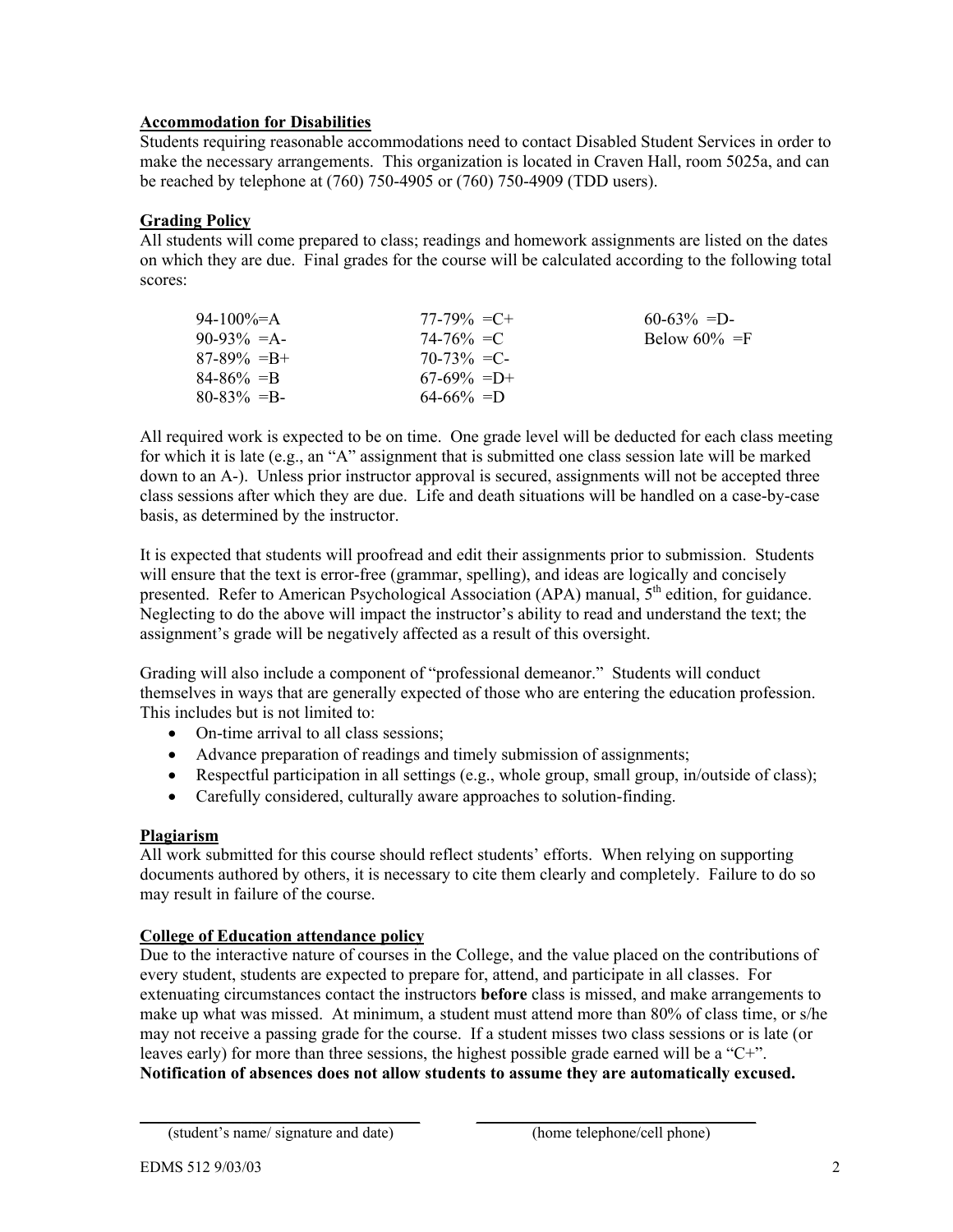# **Attendance/participation (16%)**

| 9/2          |                                          | 9/30  |  |           |
|--------------|------------------------------------------|-------|--|-----------|
| 9/5          |                                          | 10/3  |  |           |
| 9/9          |                                          | 10/7  |  |           |
| 9/12         |                                          | 10/10 |  |           |
| 9/16         |                                          | 10/14 |  |           |
| 9/19         |                                          | 10/17 |  |           |
| 9/23         |                                          | 10/21 |  |           |
| 9/26         |                                          | 10/24 |  |           |
|              | <b>Professional Demeanor (9%)</b>        |       |  | (9%)      |
|              | Individual assignments (40%)             |       |  |           |
| 9/12         | Draft of Refined Philosophy of Education |       |  | (5%)      |
| 9/23         | SST scenario response                    |       |  | (5%)      |
| 9/26         | Write-up of "free" community resource    |       |  | (5%)      |
| 10/7         | IEP reflection                           |       |  | (5%)      |
| 10/7         | Draft of portfolio                       |       |  | $(10\%)$  |
| 10/21        | Final Portfolio and presentation         |       |  | $(10\%)$  |
|              | Group assignment (35%)                   |       |  |           |
| 9/23         | SST small group scenarios                |       |  | $(10\%)$  |
| 10/24        | In-class case analysis                   |       |  | (15%)     |
| On-going     | Peer teaching                            |       |  | $(10\%)$  |
| <b>Total</b> |                                          |       |  | $(100\%)$ |
|              |                                          |       |  |           |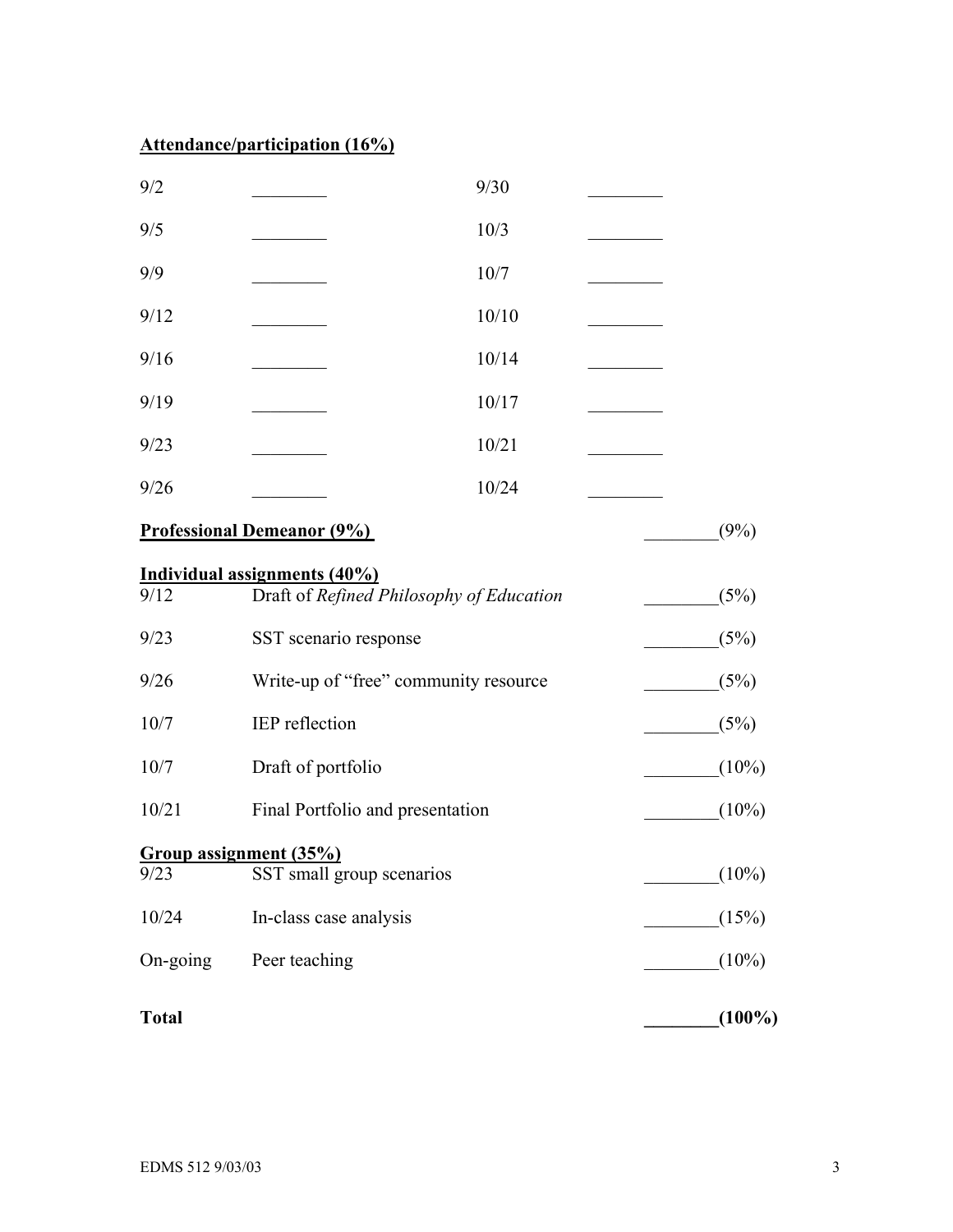| September 2 T  | Introduction to course<br>Review course themes.<br>Review syllabus and course expectations.<br>$\bullet$<br>Review elements of a lesson plan.<br>"I am a teacher" poem.<br>As a whole group, begin designing a 10 pt. rubric for on-going<br>$\bullet$<br>peer teaching.<br>Select peer teaching day/topic.<br>$\bullet$<br>*<br>Bring a copy of current resume to next class.<br>*<br>Bring a copy of <i>Philosophy of Educational</i> statement to next<br>class.                                                        |
|----------------|----------------------------------------------------------------------------------------------------------------------------------------------------------------------------------------------------------------------------------------------------------------------------------------------------------------------------------------------------------------------------------------------------------------------------------------------------------------------------------------------------------------------------|
| September 5 F  | "Teacher as a professional: Continuum of professional<br>development" day 1<br>Discuss elements of a portfolio.<br>$\bullet$<br>Create a rubric for final portfolios and presentations.<br>Work on resumes in small groups.<br>$\bullet$<br>Begin refining <i>Philosophy of Education</i> statements in small<br>$\bullet$<br>groups.<br>$\ast$<br>Bring a copy of school and/or district policies regarding<br>teachers' professional responsibilities/expectations to the next<br>class.<br>*<br>http://www.btsa.ca.gov  |
| September 9 T  | "Teacher as a professional: Ethics and law" day 2<br>Ethics and laws, particularly Special Ed.-related<br>$\bullet$<br>Teacher's responsibility in cases of (suspected) child abuse<br>Compare and contrast school and district-specific policies<br>$\bullet$<br>regarding teachers' professional responsibilities/expectations.<br>Code of ethics activity.<br>$\bullet$<br>Villa, Thousand. Chapter 2 "Contemplating inclusive education<br>∗<br>from a historical perspective."                                        |
| September 12 F | "Structures and procedures: Collaboration and communication"<br>day <sub>1</sub><br>Discuss ways schools can encourage parent/guardian/ "family,"<br>and community involvement.<br>Have student think about ways they can establish "regular"<br>٠<br>communication with home (e.g., class newsletter).<br>Remember the importance of cultural sensitivity.<br>$\bullet$<br>Turn in a refined draft of the Philosophy of Education<br>÷<br>statement.<br>Woolfolk, Chapter 10, "Motivation in learning and teaching."<br>÷ |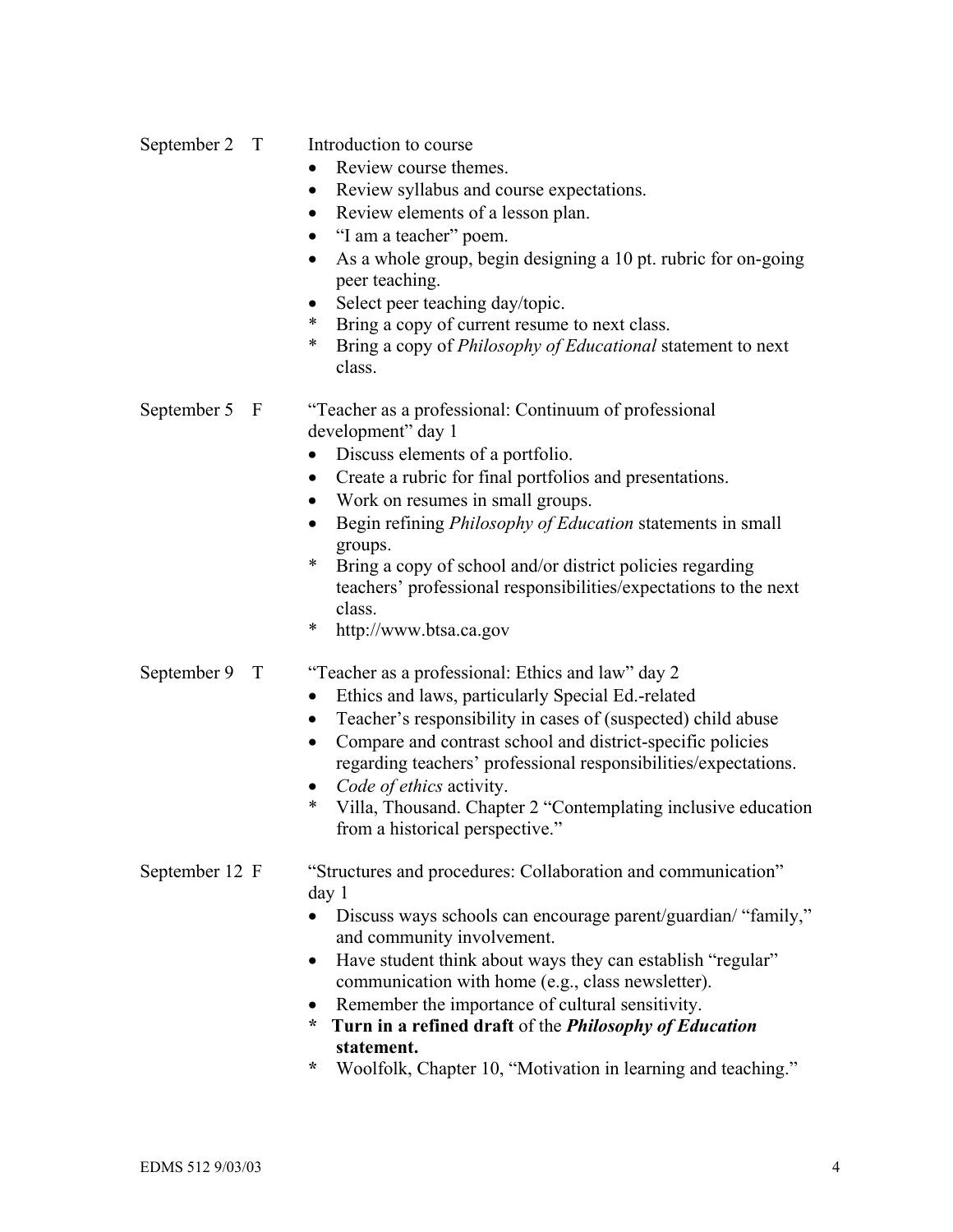- September 16 T "Structures and procedures: Communication and collaboration" day 2
	- Introduce SST.
	- Show video/WebCT of SST.
	- Highlight key elements of SST.
	- Review case analysis format.
	- Choate, Chapter 1, "Teaching all the students; A mandate for educators<sup>"</sup>
- September 19 F "Structures and procedures: Collaboration and communication," day 3
	- Work in small groups on designing SST scenarios.
	- As a class, collectively create a 5 pt. rubric to assess individual responses to SST scenarios.
	- Review key elements of SST.
	- Present format for free community resource.
	- Choate, Chapter 2, "Special needs of diverse learners."

# September 23 T "Structures and procedures: Individual reflection" day 4

- Individually respond to SST scenario.
- Assess response using 5 pt. rubric.
- \* http://www.csusm.edu (review descriptions of various Master's programs)
- \* present key points from other MA programs (e.g., local, state, national, international, virtual)

# September 26 F "Reflective practice: Teacher as inquirer" day 1

- Examine National Standards, California State, and ISTE standards.
- Create a portfolio rubric.
- **\* Submit completed form, one "free" community resource.**
- **\*** http://www.nbpts.org
- \* http://www.cde.ca.gov/standards
- \* http://www.iste.org/news/2002/10/23-nasbe/nasbe-techsupported-2002.pdf (p.4, Figure 2)

# September 30 T "Reflective practice: Teacher as inquirer, infusing technology" day 2

- **Class held in computer lab, ACD 206.**
- Introduce Digital Edge exhibits—review for elements of accomplished teaching and appropriate use of technology.
- Explore one exhibit as a whole group.
- Have students examine one or more other exhibits in small groups.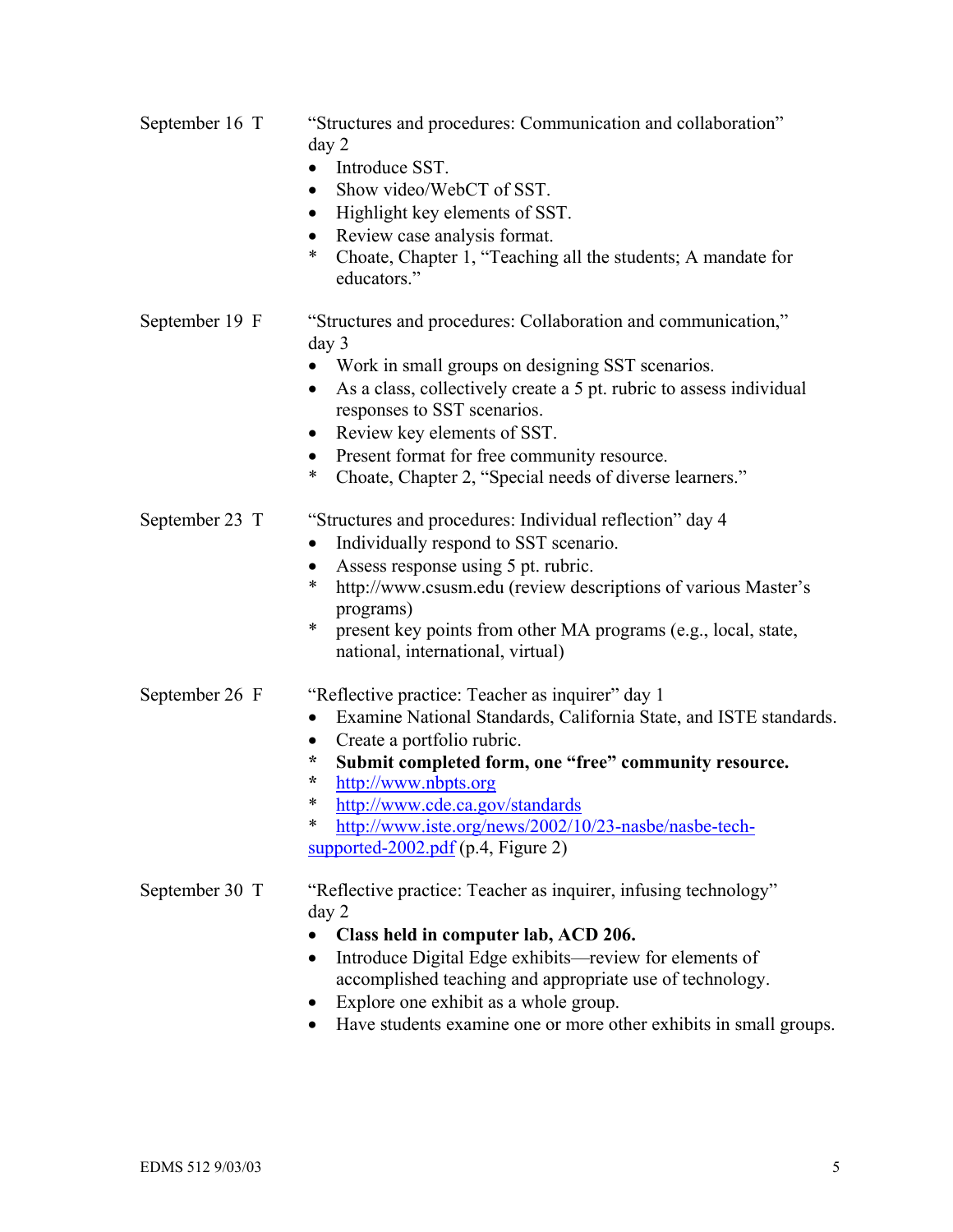| October 3  | F        | "Differentiated design" day 1<br>Familiarize students with IEP.<br>$\bullet$<br>Review key aspects common among all IEPs.<br>$\bullet$<br>Review history and legislation that determines IEP procedures.<br>$\bullet$<br>Udavari-Solner, Villa, and Thousand, "Access to general<br>∗<br>education curriculum for all: The universal design process"<br>(from the EDMS 511 Theme three readings).                                                                                                                                                                                                                               |
|------------|----------|---------------------------------------------------------------------------------------------------------------------------------------------------------------------------------------------------------------------------------------------------------------------------------------------------------------------------------------------------------------------------------------------------------------------------------------------------------------------------------------------------------------------------------------------------------------------------------------------------------------------------------|
| October 7  | T        | "Differentiated design" day 2<br>Show good/bad IEP videos.<br>$\bullet$<br>Explain importance of documentation.<br>$\bullet$<br>Discuss IEP process in small groups, then write and<br>$\bullet$<br>submit individual reflections.<br>Submit a draft of portfolio. Include a 3-5 page introduction<br>*<br>that introduces thematic organization.<br>Bring a copy of year-long school or district calendar to the next<br>∗<br>class.<br>Bring a copy of state or district grade-level standards to the<br>∗<br>next class.<br>Villa, Thousand, Chapter 6, "A process for adapting<br>∗<br>curriculum in inclusive classrooms." |
| October 10 | $\Gamma$ | "Differentiated design: Long-range planning" day 3<br>Think more about developing a year-long plan<br>$\bullet$<br>Work in teams to begin thinking about creating a year-long, grade-<br>$\bullet$<br>level curriculum. Refer to state or district grade-level standards<br>when designing this draft.<br><b>SDAIE/ELs</b><br>$\circ$<br><b>GATE</b><br>$\circ$<br>Students with special education needs<br>O<br>Overall logic and flow of plan<br>$\circ$<br>Realistic in scope.<br>$\circ$<br>*<br>Stiggins, Chapter 10, "Performance assessment of skills and<br>products."                                                  |
| October 14 | T        | "Structures and procedures: Communication and collaboration"<br>day 4<br>Encourage students to think about a learning opportunit(ies)<br>outside of the classroom (e.g., field trip).<br>In small groups, draft a letter home.<br>Recommend a timeline for planning, executing, and debriefing of<br>$\bullet$<br>the learning experience.<br>Woolfolk, Chapter 2, "Creating learning environments"                                                                                                                                                                                                                             |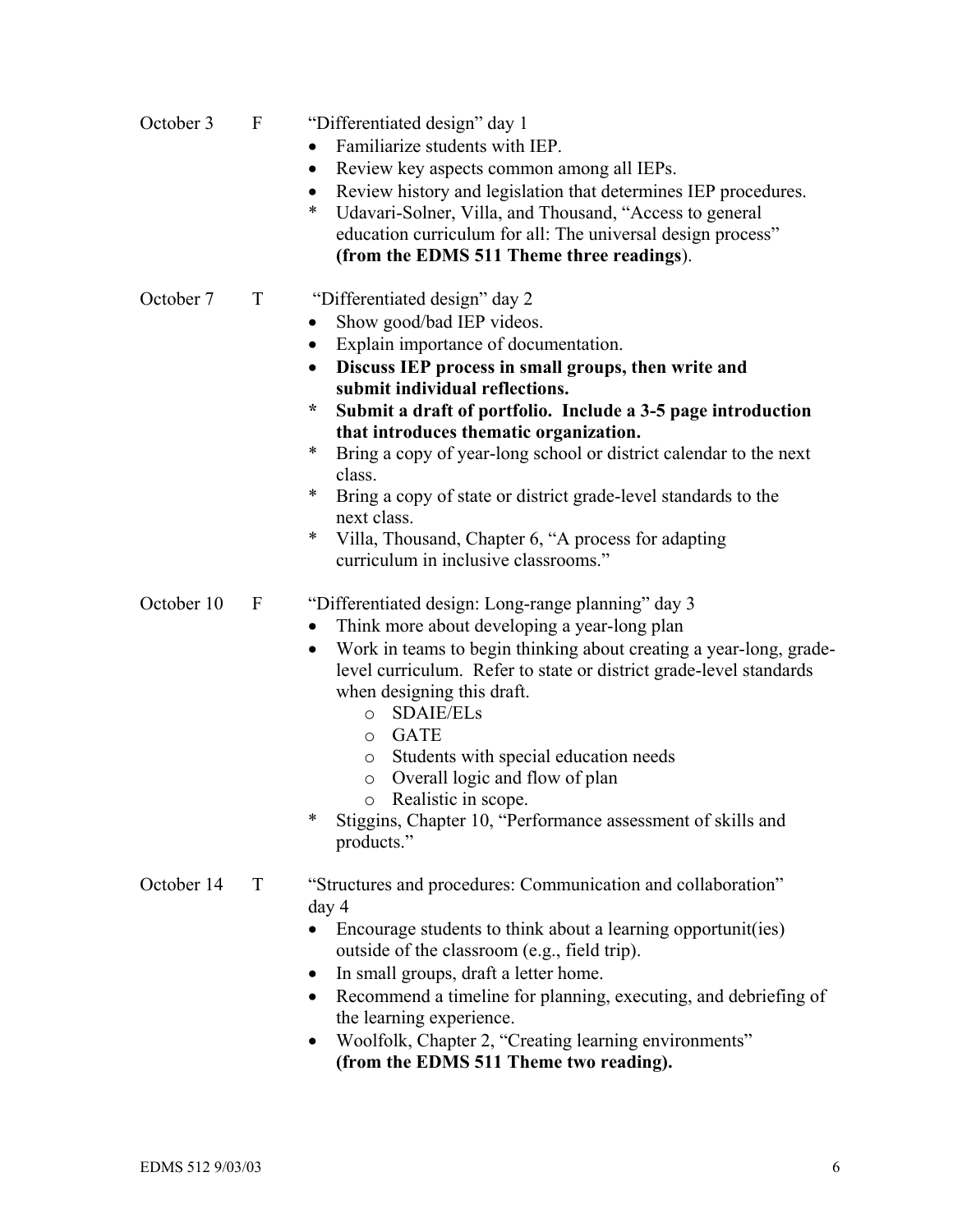- October 17 F "Reflective practice: Social commitment and awareness" day 1,
	- Have students think about their roles as teachers beyond the four walls of the classroom.
	- Show *Eye in the storm* (part II) video.
	- Distribute compiled book of "free" resources.
	- **\* Ask students to share one positive thing they learned from enlisting the help of the community.**
	- \* Sternberg & Williams, Chapter 6, "Group differences: socioeconomic status, ethnicity, gender, and language"  **(from EDMS 511 theme four reading).**

# October 21 T "Ways of knowing" Social commitment and awareness" day 2,

- Present portfolios in small groups.
- Refer to class rubric.
- \* Castellano, Chapter 5, "Renavigating the waters: The identification and assessment of culturally and linguistically diverse students for gifted and talented education."
- October 24 F Wrap up
	-
	- **Class held in computer lab, ACD 206.**
	- Case analysis.
	- Course evaluations.